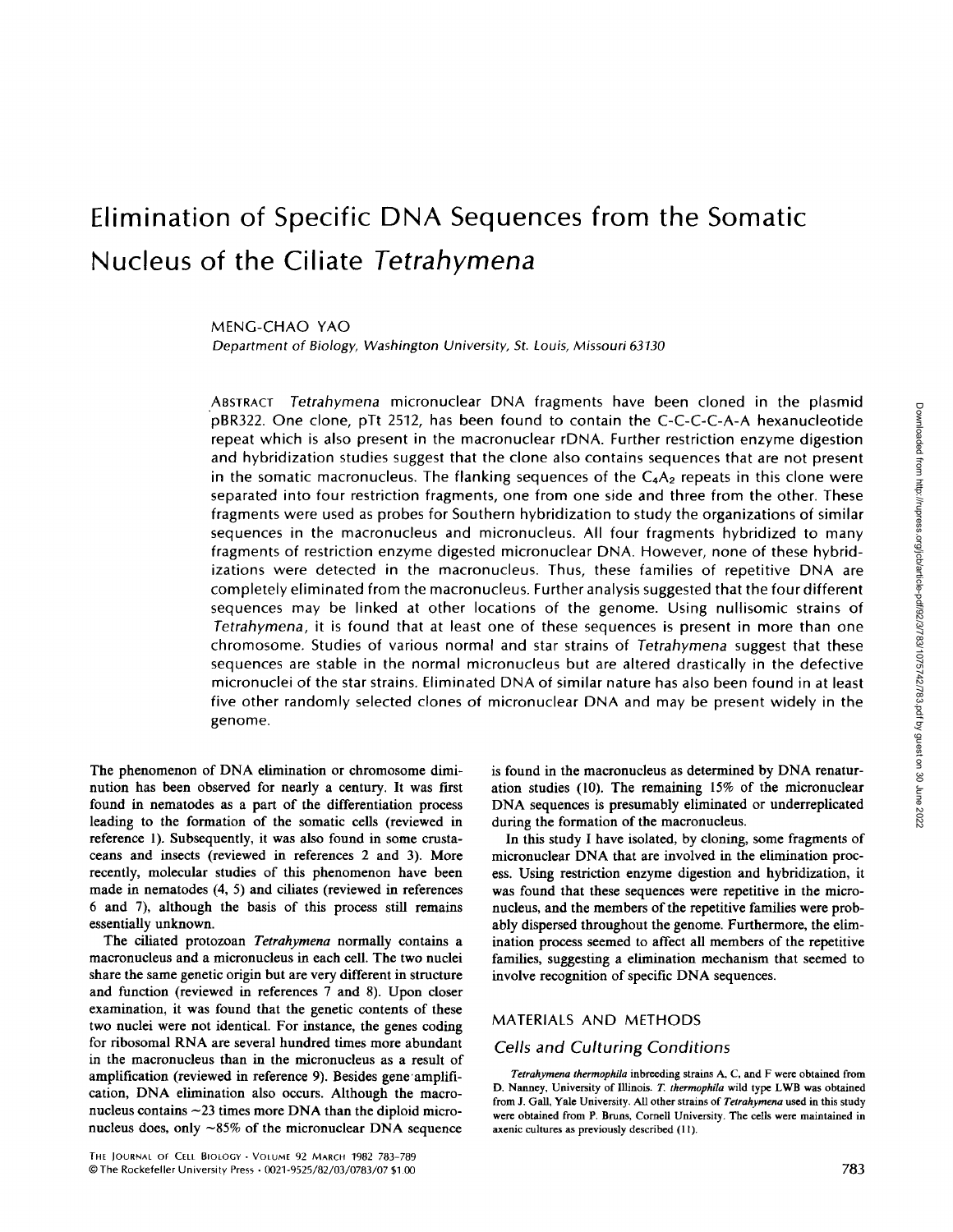# Nuclei Isolation, DNA Extraction, and Radioactive Labeling of DNA

Macronuclei and micronuclei were isolated from Tetrahymena in late log phase of growth using the method described by Gorovsky et al. (11) . Contamination of macronuclei in the micronucleus preparation was checked with a light microscope in each isolation. Normally, no more than one macronucleus was found in every <sup>200</sup> micronuclei. DNA was prepared from the macronucleus or the whole cell in stationary phase by phenol extraction as described (12). Micronuclear DNA was prepared by equilibrium sedimentation in <sup>a</sup> CsCl gradient as described (10). Plasmid DNA was isolated from bacterial lysates using ethidium bromide-CsCl gradients. Phage  $\lambda$  DNA was made directly from agarose plate lysates after polyethylene glycol precipitation and phenol extraction. Phage DNA prepared by this method can be digested readily with restriction enzymes and labeled by nick translation, although it always contained some bacterial DNA. All DNAs were labeled in vitro with <sup>32</sup>P by nick translation (13), except the repeated hexanucleotide C-C-C-C-A-A of rDNA, which was labeled by a modified method of nick translation as described earlier (14) .

## Restriction Endonuclease Digestion, Gel Electrophoresis, and Blot Hybridization

All restriction endonucleases used in this study were purchased either from New England Biolabs (Beverly, MA) or from Bethesda Research Laboratories (Rockville, MD). Digestion was carried out following the conditions specified by the suppliers. Twofold excess of enzyme was routinely used to ensure completion of digestion. Agarose slab gel electrophoresis was carried out in a horizontal apparatus with the gel submerged in buffer. The buffer condition of Helling et al. (15) was followed. Hind III digested phage  $\lambda$  DNA was routinely included in each gel as size markers. The positions of these markers are indicated by the black bars in the figures. After electrophoresis the gel was stained in ethidium bromide and visualized with a UV transilluminator. The gel was blotted immediately using the method of Southern (16). The blot was hybridized with <sup>32</sup>Plabeled, denatured DNA in 40% formamide,  $4 \times SSC$  (SSC contained 0.15 M sodium chloride and 0.015 M sodium citrate at pH 7.0), 0.1 M Tris HCl, pH 7.4, 0.5% SDS and Denhardt solution (l7) at 37°C for 10-16 h. After hybridization the filter was washed extensively in  $2 \times SSC$  at room temperature and then at 65°C for at least 30 min before autoradiography.

#### DNA Cloning

The micronuclear DNA library previously constructed either in the plasmid pBR322 (18) or in the phage Charon 4A (19) is used in this study. The plasmid library contained micronuclear DNAdigested with EcoRl and BamHI. Between 1,000 and 2,000 colonies were screened by colony hybridization (20) with labeled C-C-C-C-A-A repeats as a probe to obtain pTt 2512. The Charon 4A library contained EcoRl partially digested micronuclear DNA. 12 clones were selected randomly and analyzed by EcoRl digestion. 10 of these clones were found to contain foreign DNA and were analyzed further. To determine the linkage relationship between different repetitive families, the Charon 4A library was amplified in agar plates before being used for plaque hybridization . Approximately  $9 \times 10^4$  independent clones were used for amplification. The hybridization was done following the method of Benton and Davis (21). Two replica filters were used for each probe. Only plaques hybridized in both filters were taken as positives. Four replica filters were lifted from each plate to determine the linkage between two repetitive families. Recombinant DNA cloning was carried out in PI physical containment and EKl host system following the guidelines of the National Institutes of Health.

## RESULTS

## Isolation and Restriction Mapping of pTt 2512

The extrachromosomal rDNA of Tetrahymena macronucleus has been known to contain the repeated hexanucleotide C-C-C-C-A-A near or at its termini (14) . Similar sequences have also been found in other locations of both the macronuclear and the micronuclear genome (18) . To isolate these sequences, total micronuclear DNA was digested with both the restriction enzymes EcoRI and BamHI and cloned in the plasmid vector pBR322. In this random collection of clones, the clone pTt 2512 was selected by the method of colony hybridization using the C-C-C-C-A-A repeat as a probe. Fig. <sup>1</sup> shows a simple



FIGURE <sup>1</sup> Restriction enzyme digestion map of pTt 2512 pTt 2512 contains 7.3 kb (kilobasepairs) of micronuclear DNA between the EcoRI site  $(E)$  and the Bam HI site  $(B)$  of the plasmid pBR322 (open boxes). The insert is cut by Hha I (H) into five fragments:  $a, b, c, d$ , and e. Hind III (I) cut this clone once to divide fragment a into  $a_1$ and  $a_2$ .

restriction enzyme digestion map of pTt 2512. The micronuclear DNA insert is <sup>7</sup> .3 kilobasepairs (kb) long and is bounded by an EcoRI and a BamHI site. The region of the clone homologous to the hexanucleotide repeats was determined by blot hybridization (Figs. <sup>1</sup> and 2) and was found to be within the  $0.9$  kb fragment (fragment d) produced by Hha I digestion.

#### Elimination of Micronuclear DNA

Although pTt 2512 was first isolated due to its homology with the C-C-C-C-A-A repeats, further analysis showed that this clone also contained sequences that were eliminated from the macronucleus. pTt 2512 was digested with Hha <sup>I</sup> and the fragments produced were isolated and used as probes to hybridize to the macronucleus and micronuclear DNA after EcoRI and BamHI digestion using the method of Southern  $(14)$ . Fig. 3 shows the results of these experiments. The four Hha I fragments were separated into three fractions:  $a, b+c$ , and d. Each fraction hybridized to an array of bands in the micronuclear DNA. This result indicated that all three fractions contained sequences that were repeated many times in the genome.

A very different result was obtained when the macronuclear DNA was hybridized with the same restriction fragments (Fig. 3) . No hybridization was detected when fragment a or b+c was used as a probe. Apparently, these sequences were either absent from or present in much lower quantities in the macronucleus. Fragment d, on the other hand, did hybridize with the macronuclear DNA in multiple bands, although the banding pattern was very different from that in the micronucleus. This hybridization was probably due to the presence of the C-C-C-C-A-A repeat in fragment d. The repeated hexanucleotide has been found to hybridize to different sets of bands in the two nuclei. Furthermore, the hybridization of the repeats closely resembled the hybridization of fragment d (Fig. 3) .

To further investigate the phenomenon of elimination, pTt 2512 was digested with Hind III and Hha I, and the fragments al, a2, b, and c were prepared (Fig. 1) . They were then used to hybridize the macronuclear and micronuclear DNA after EcoRI digestion. All four fragments were found to hybridize to the micronuclear DNA but not to the macronuclear DNA. The hybridization patterns generated by these four fragments seemed to be different from each other. Apparently, there were at least four families of repetitive DNA present in these fragments, and all members of the repetitive families were grossly underrepresented in, or completely missing from the macronucleus.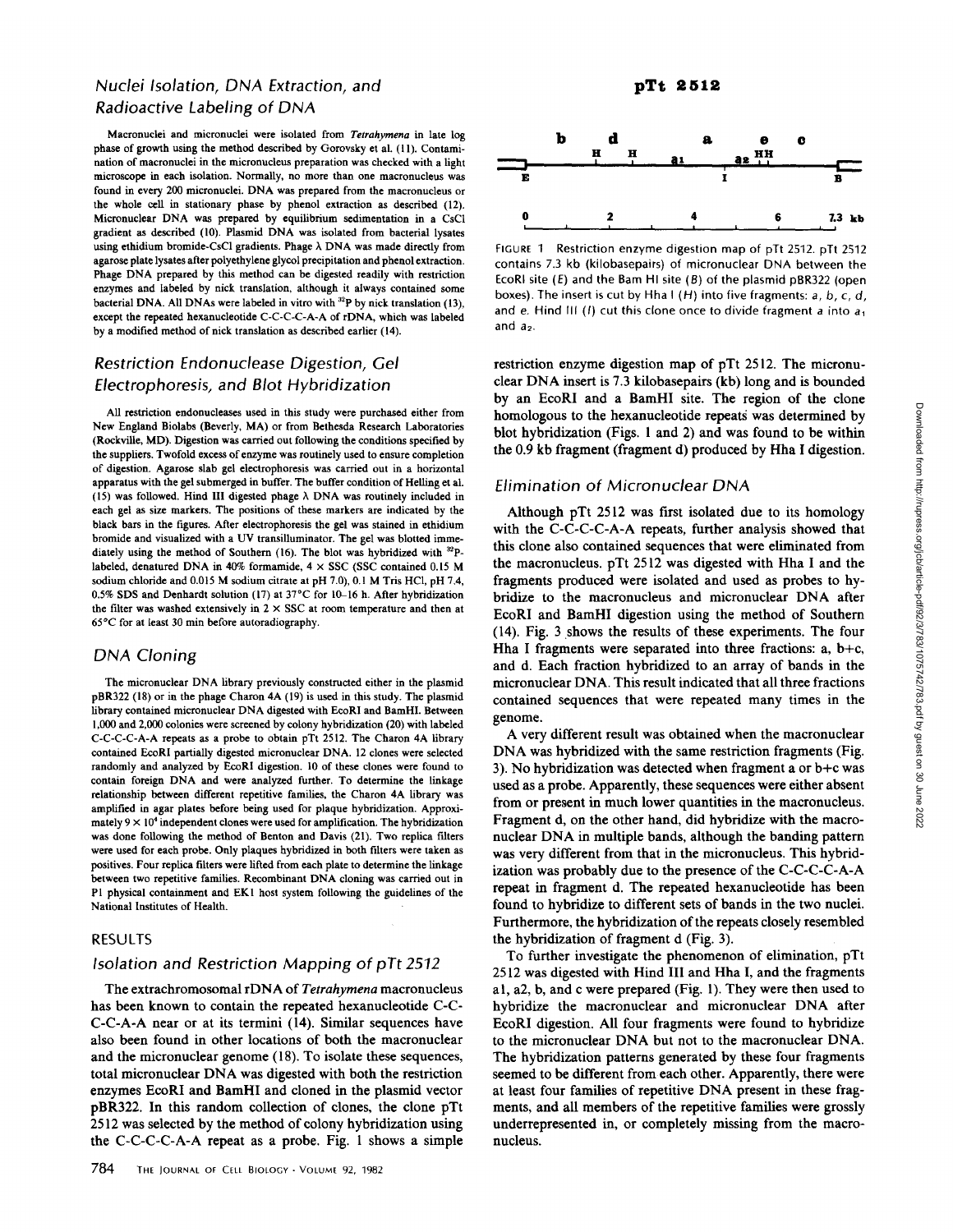

FIGURE 2 Southern hybridization of pTt 2512 with  $C_4A_2$  repeats. pTt 2512 was digested with restriction enzymes and the fragments were separated by electrophoresis in a 1.0% agarose gel. In lane A, pTt 2512 was cut with EcoRl and Barn HI to separate the insert from  $pBR322$ . Lane B contained pTt 2512 digested with Hha I. Lane C contained the 7.3 kb insert of pTt 2512 digested with Hha I. Lane D showed Hind III digested  $\lambda$  DNA as size markers. The gel was blotted and hybridized with the C<sub>4</sub>A<sub>2</sub> repeats of the extrachromosomal rDNA. Lanes  $A'$ ,  $B'$ , and  $C'$  showed the hybridization result of lanes A, B, and  $C$ .  $C_4A_2$  repeats hybridize with only one (fragment d) of the fragments produced by Hha I digestion.

To estimate how much the two nuclear DNAs differed in the contents of these sequences,  $5 \mu$ g of macronuclear DNA was compared with 0.1  $\mu$ g of micronuclear DNA or 5  $\mu$ g of whole cell DNA for their abilities to hybridize. Fig. 4 shows the results of this experiment. It was clear that all or almost all the bands detected in the micronucleus were reduced 50-fold or more in the macronucleus . The slight hybridization detected in the macronucleus might actually be derived from the micronuclear contaminations, which in some cases could account for as much as 1% of the macronuclear DNA preparation.

## Linkage Relationships of the Eliminated Sequences

The four repetitive families found in pTt 2512 apparently are organized in a rather complicated fashion in the micronuclear genome. They are clearly not arranged in simple tandem arrays and may be interspersed with other sequences in the genome. It is also possible that these sequences are grouped into many clusters in the genome, with each cluster containing different repeating units in different arrangements, such as the organization of some repetitive sequences in *Drosophila* (22). Whether these repetitive sequences are indeed linked were determined by the following experiments. The micronuclear DNA was digested partially with the restriction enzyme Eco RI and cloned in the phage vector Charon 4A. This genomic library was then hybridized with the repetitive sequences by the plaque hybridization method (21) to identify the clones containing the sequence of interest. In each case two different probes were used to hybridize to each set of roughly 10,000 clones . The hybridization results were compared, and the clones hybridized with each and both probes were determined. Table <sup>I</sup> summarizes these results. The majority of plaques hybridized with fragment b or fragment c also were hybridized with fragment a. Since each clone contained on the average 15 kb of the micronuclear DNA, the results indicated that most of the fragment b and fragment c sequences were located within <sup>15</sup> kb of the fragment a sequences. Thus, the three sequences tend to cluster in the genome. Fragment d sequences, on the other hand, did not show strong linkage with fragment a sequences. About 20% of the clones hybridized with fragment a were also hybridized with fragment d. These results were confirmed by directly isolating and characterizing several clones containing the fragment a sequences (J. Choi and M. C. Yao, unpublished observations).

# The Eliminated Sequences Are Present in More Than One Chromosome

It is clear that the sequences homologous to fragment a, b, and c are closely linked. To determine whether these repetitive sequences were present as one large cluster, or distributed in more than one location in the genome, <sup>I</sup> examined their presence in a nullisomic strain of Tetrahymena. The triple nullisomic strain CU359 is a heterokaryon which contains a



FIGURE <sup>3</sup> Southern hybridization of macronuclear and micronuclear DNA with pTt 2512. 2.5  $\mu$ g each of macronuclear and micronuclear DNA were digested with both EcoRl and Barn HI, and 0.01  $\mu$ g of pTt 2512 was digested with Hha I. The three digested DNA were run in a agarose gel, blotted, and hybridized with  $32P$ -labeled Hha I fragments of pTt 2512 or the  $C_4A_2$  repeats of rDNA. In each set the left lane (A, D, G, J) contained micronuclear DNA, the center lane (B, E, H, K) contained macronuclear DNA, and the right lane  $(C, F, I, L)$  contained pTt 2512 DNA. The first set (lanes  $A-C$ ) was hybridized with fragment a, the second set (lanes D-F) with fragment b and c, the third set (lanes G-1) with fragment d, and the fourth set (lanes  $J-L$ ) with the  $C_4A_2$  repeats of rDNA. The black bars in this and the following figures indicate the positions of the six larger fragments of the Hind III digested phage  $\lambda$  DNA as size markers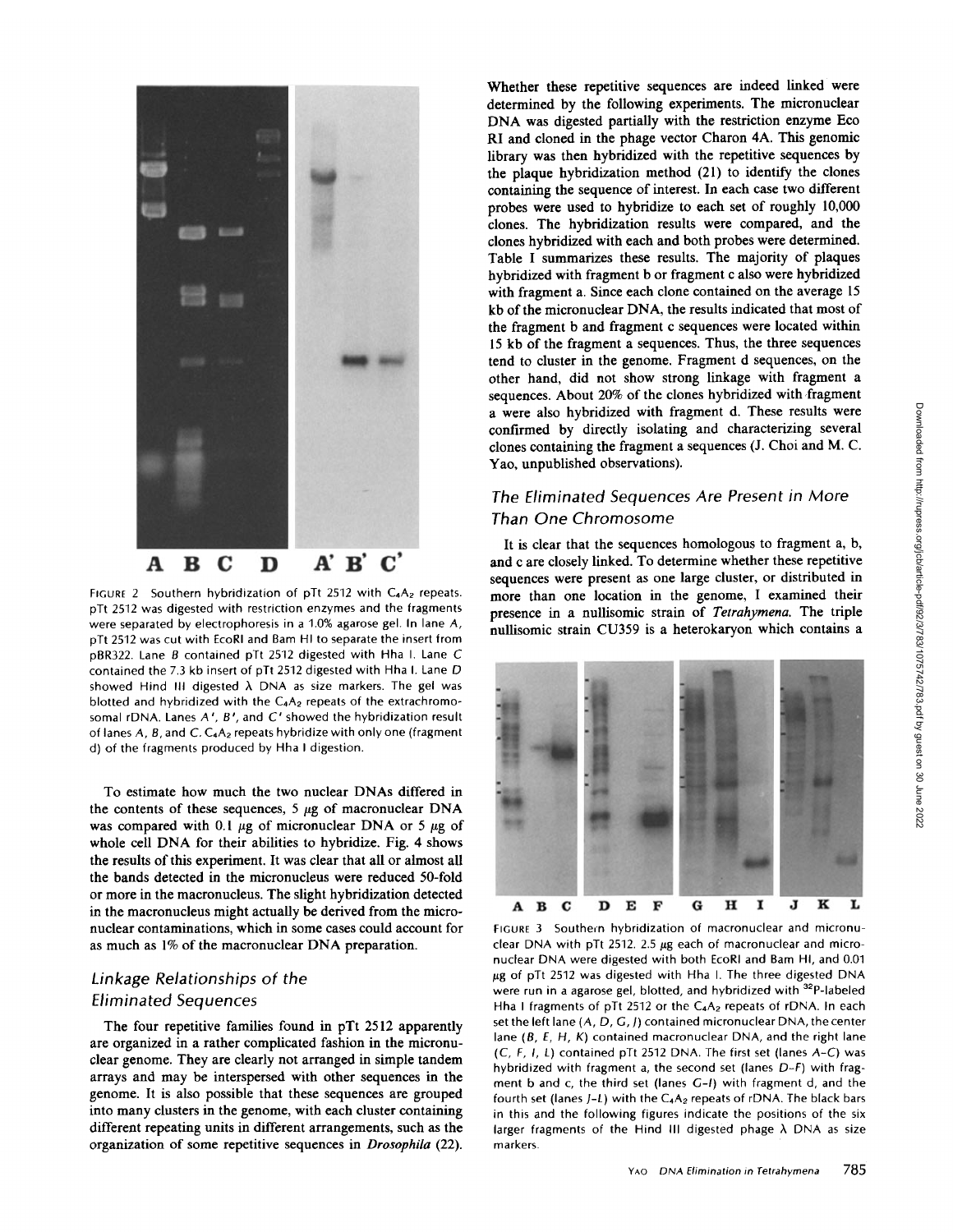

FIGURE 4 Southern hybridization of pTt <sup>2512</sup> subfragments with different amounts of macronuclear and micronuclear DNA. Various Tetrahymena DNAs were digested with EcoRl, run in a <sup>1</sup> .0% agarose gel, blotted, and hybridized with four labeled fragments of pTt 2512 produced by Hind III and Hha I digestion. Each set of hybridization contained (from left to right) 1  $\mu$ g of micronuclear DNA (lanes A, E, I, and M), 5  $\mu$ g of macronuclear DNA (lanes B, F, J, and N) 0.1  $\mu$ g of micronuclear DNA (lanes C, G, K, and O) and 5  $\mu$ g of whole cell DNA (lanes D, H, L, and P). The first set was hybridized with fragment b (lanes A-D), the second set with fragment a1 (lanes E-H), the third set of fragment c (lanes I-L), and the fourth set with fragment a2 (lanes M-P). The hybridization patterns in the four sets were different from each other. Hybridization with  $0.1 \mu$ g of micronuclear DNA is equal to or higher than with 5  $\mu$ g of macronuclear DNA. The single band showed up in lane J and lane N was near the limit mobility region of the gel. Hybridizations to these bands were not always detected.

#### TABLE <sup>I</sup>

Linkage Relationships between the Repetitive Family of Fragment <sup>a</sup> and Other Families of pTt 2512 by Plaque Hybridization

|                                        | Experiment |       |       |
|----------------------------------------|------------|-------|-------|
|                                        | 1*         | 2‡    | 3‡    |
| Fragment used as probe                 | a/b        | a/c   | a/d   |
| Plaques hybridized with<br>each probe  | 195/105    | 58/66 | 67/95 |
| Plaques hybridized with<br>both probes | 65         | 42    | 14    |
|                                        |            |       |       |

 $*$  ~10,000 plaques were hybridized.

 $\pm$  ~5,000 plaques were hybridized.

normal macronucleus and a micronucleus believed to be missing three pairs of chromosomes (P. Bruns, personal communication). Micronuclear DNA was prepared from this cell and hybridized with Hha <sup>I</sup> fragment a of pTt 2512. The results are shown in Fig. 5. It is apparent that some of the bands found in the normal strain are missing from the nullisomic strain. The nullisomic strain seems to contain only a subset of this repetitive family. Thus, this sequence must be present in more than one chromosome in the normal genome .

## Eliminated DNA in Normal and Defective Strains of Tetrahymena

Although the eliminated DNA is selectively removed from the macronucleus during development, it is rather stable in the micronucleus during vegetative and sexual passages . This property is best seen when different strains of T. thermophila were compared. Strains A, B, C, and F were four inbreeding lines and strain LWB was a wild type not related to the inbreeding lines. As shown in Fig. 6, the organizations of the sequences homologous to Hha I fragment a of pTt 2512 were very similar among the five strains examined. It is apparent that members of this repetitive family are rather stable and are not like the unstable genetic elements found in Drosophila or yeast (23, 24).

However, drastic alterations in the organizations of these sequences can be seen in the defective strains known as star strains . Star strains were originally isolated from the normal strains because of their altered mating behaviors (25, 26) . They were able to pair with normal strains but were unable to produce fertile gametic nuclei. Genetic studies suggested that the star strains might contain defective micronuclei.

Whole cell DNAs were isolated from four star strains, A star, A3 star, C star, and F star, and analyzed by the hybridization method described earlier. The result is shown in Fig. 7. The organizations of the repetitive sequence homologous to fragment Hha I-a of cTt 2512 were strikingly different between the star strains and the normal strain, and also among the different star strains. In general, fewer bands were found in the star strains . A3 star and F star contained similar but not identical sets of bands, and they might be subsets of the ones found in the normal strain. A star contained two prominent bands, one of which was not detected in the normal strain . The C star strain showed no hybridization and apparently contained little or no sequence homologous to this probe. It is clear that all the star strains examined contain defective micronuclear genomes. The defects apparently involve losses and possibly rearrangements of DNA sequences which are specific to the micronucleus.

# The Occurrence of Micronuclear Specific Sequences

The four repetitive DNA families found in cTt <sup>2512</sup> are not the only sequences that are specifically eliminated from the macronucleus. These kinds of sequences apparently exist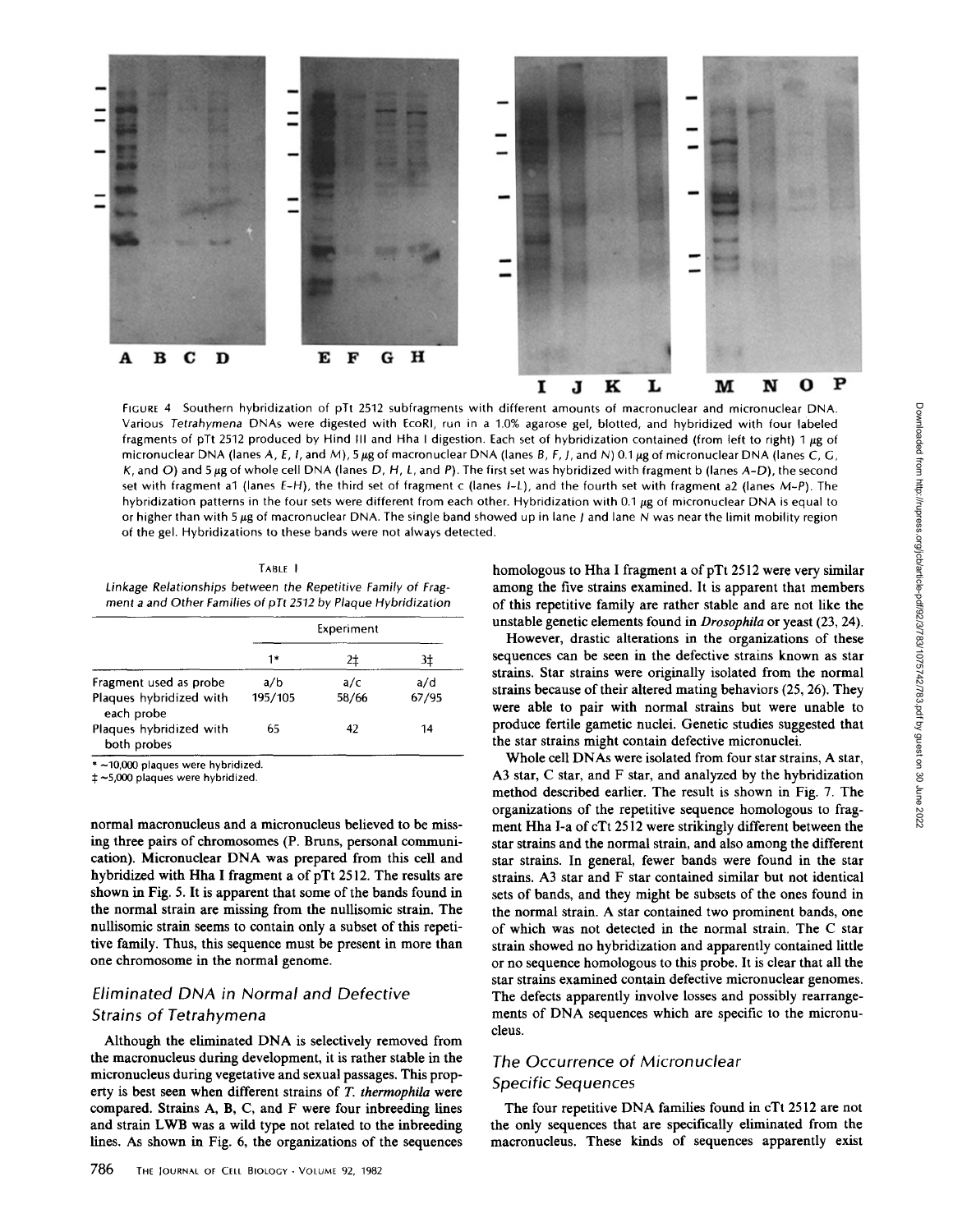



FIGURE 6 Southern hybridization of different normal Tetrahymena strains with fragment a of pTt 2512. Roughly 5 µg each of whole cell DNA from various strains of T. thermophila was digested with EcoRl, separated in a agarose gel, and hybridized with fragment a of pTt <sup>2512</sup> in a Southern blot. DNA from the four inbreeding strains BIII, A1837, C1564, and F1668 were in lanes A-D, respectively. Lane E contained DNA from the wild strain LWB Only minor differences were seen in the banding patterns among these strains The relative hybridization intensities of these bands varied somewhat in different experiments, depending on the conditions used .

FIGURE 7 Southern hybridization of DNA from star strains of Tetrahymena with fragment a of pTt 2512. Roughly 5 µg each of whole cell DNA was prepared from four star strains and one normal strain of T. thermophila, digested with EcoRl, separated in a 0.7% agarose gel, and hybridized with fragment a of pTt 2512 in a Southern blot. Lane A contained DNA from the normal strain BIV. Lanes B, C, D, and E contained DNA from strains C star, <sup>A</sup> star, A3 star, and <sup>F</sup> star, respectively . No hybridization was detected in C star. The other three star strains contained fewer bands than the normal strain does.

FIGURE 8 Southern hybridization of macronuclear and micronuclear DNA with other eliminated sequences. Five phage  $\lambda$  clones with micronuclear DNA inserts were labeled and hybridized with EcoRI digested macronuclear and micronuclear DNA in a Southern blot. Lanes A, C, E, G, and <sup>I</sup> contained micronuclear DNA and lanes B, D, F, H, and / contained macronuclear DNA Lanes A and <sup>B</sup> were hybridized with cTc 301, C and D with cTt 302, <sup>E</sup> and <sup>F</sup> with cTt 309, G and H with cTt 310, and <sup>1</sup> and <sup>J</sup> with cTt 312. No hybridization was detected in the macronucleus in all five cases, except in cTt 302 where <sup>a</sup> minor band was found.

widely in the micronucleus. Two other cloned micronuclear DNA fragments isolated earlier have also been shown to contain sequences that are repetitive in the micronucleus but are absent from the macronucleus (19, 27). To further investigate this problem, <sup>10</sup> additional clones of micronuclear DNA were analyzed. These clones were selected randomly from a micronuclear genomic library constructed using the phage vector Charon 4A. The micronuclear DNA in this library was digested partially with the restriction enzyme EcoRl before cloning. Each clone contains roughly 15 kb of micronuclear DNA. These clones were radioactively labeled and used as probes to detect the homologous sequences in the macronuclear and micronuclear DNA by the hybridization method of Southern. Seven of the ten clones hybridized to numerous bands of the micronuclear DNA. The banding patterns generated by five of these clones were quite different, as shown in Fig. 8. The other two clones, cTt 304 and cTt 305, gave results similar to that of cTt 301 and may contain the same repetitive sequence. All seven clones failed to hybridize to the macronuclear DNA under the same condition, with the exception of cTt <sup>302</sup>

which hybridized to a single band. Thus, most of the repetitive sequences homologous to these cloned DNA are eliminated from the macronucleus. The single band detected by cTt 302 may be the only exception to this rule, although it is also possible that this hybridization is due to the presence of some unrelated sequence in cTt 302 . The other three of the ten randomly selected clones hybridized to very few bands in both nuclear DNAs and probably contained only single copy sequences.

#### **DISCUSSION**

Using cloned micronuclear DNA as tools, the nature of DNA elimination in Tetrahymena has been examined. Hybridization with pTt 2512 suggests that these sequences are eliminated from, and not simply underreplicated in, the macronucleus. This is based mainly on the observation that there is at least a 50-fold difference between the abundances of these sequences in the two nuclei. Since an average macronucleus contains 23 times more DNA than <sup>a</sup> diploid micronucleus does, there is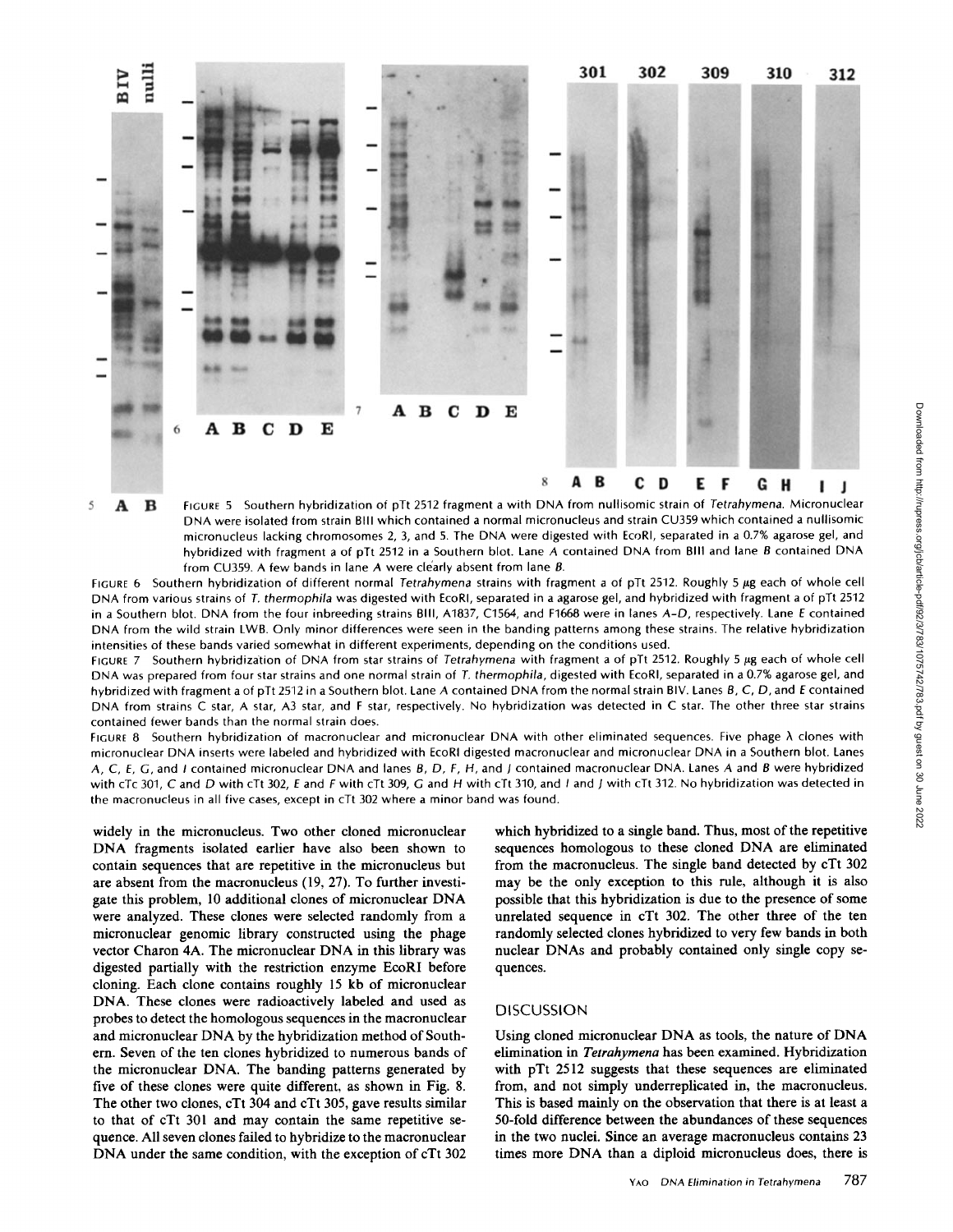probably less than one haploid set of these sequences in one macronucleus. In fact the difference is probably far greater than 50-fold if one takes into consideration the contamination of micronuclear DNA in the macronuclear preparation . It is not unlikely that all the hybridization detected in the macronucleus is due to micronuclear contamination . One support for this argument is found in the studies of the star strains . Hybridization of whole cell DNA from these strains gives no indication that the normal macronuclei of these cells contain any of these sequences, which, if present, could easily be distinguished from the abnormal banding patterns contributed by the micronucleus.

It is intriguing that when elimination occurs it occurs to all or almost all the members of a given repetitive DNA family. So far, this phenomenon has been observed in all the eliminated sequences studied, including pTt 2512, cTt 301, cTt 302, cTt 309, cTt 310, cTt 312, and pTt 2837, which has been reported earlier (27). It is likely that this property is shared by most of the eliminated sequences in Tetrahymena. Unless these sequences are clustered in one or very few regions of the genome, this observation suggests that the elimination process may involve recognition of specific DNA sequences.

The eliminated sequences do not exist as one single cluster in the genome and may be widely distributed. Although the different repetitive families represented by pTt 2512 are closely linked, they probably exist as many clusters in different regions of the genome, with each cluster containing different repeating units in different arrangements. The fact that they are found in more than one chromosome offers a strong support for this argument. Although the other cloned eliminated sequences have not yet been analyzed in detail, they are probably not in one large cluster and may also be widely distributed. This argument is supported by the fact that although the eliminated sequences comprise only  $\sim$  15% of the gemone (10), they are found in at least five out of ten randomly selected clones of micronuclear DNA. If the eliminated sequences are organized in clusters much longer than <sup>15</sup> kb, one should not find them in such a high frequency. In fact in one case where the boundaries are known, the eliminated region is only  $\sim$ 2.8 kb in size  $(19)$ .

It is not known how similar the members of a given repetitive family are. However, all hybridizations were done under moderately stringent conditions, and the hybrids formed were reasonably stable. For fragment a of pTt 2512, the hybridization pattern remained unchanged after washing the hybridized filter in  $0.1 \times$  SSC at 65°C.

The clone pTt 2512 apparently contains sequences homologous to the tandemly repetitive hexanucleotide C-C-C-C-A-A found in the termini of rDNA (14). This hexanucleotide repeat seems to exist in many clusters in both the macro- and the micronucleus, although their restriction banding patterns are rather different. Recently, it has been found that the  $C_4A_2$ repeats are located near free ends of the macronuclear DNA but are present in the internal regions of the micronuclear chromosome (28). How this change occurs is still not known. It is interesting that in pTt 2512 the flanking sequences in both sides of the hexanucleotide repeat are eliminated. Apparently, this particular cluster of the hexanucleotide repeat can not exist in the same genetic context in the macronucleus. The simplest assumption would be that it is also eliminated. However, it is also possible that this particular cluster of repeat is moved to a different location in the macronucleus. Although most  $C_4A_2$ repeats are not closely linked with the eliminated sequences represented by pTt 2512, recent studies on additional clones

containing  $C_4A_2$  repeats indicated that in the micronucleus these sequences tended to be flanked by sequences which were eliminated from the macronucleus (R. Yokoyama and M. C. Yao, unpublished observations). Thus, there seems to be an interesting relationship between DNA elimination and the rearrangement of  $C_4A_2$  repeats in Tetrahymena.

New macronuclei are formed during conjugation. During this process the DNA in the macronuclear anlage increases gradually . From cytological study it is not possible to tell when elimination takes place (29). Recently, using in situ hybridization techniques, it was found that elimination of pTt 2512 and pTt 2837 sequences might begin during conjugation before the new macronucleus divided (R. Yokoyama and M. C. Yao, submitted). These observations ruled out the possibility that the micronuclear-specific sequences simply failed to replicate in the macronucleus and were diluted out subsequently through vegetative growth.

The function of these germ-line specific DNAs is not known.<br>They are not likely needed for vegetative growth, since all the star strains examined showed gross abnormality in the organization of at least one of these sequences, and in the C star strain this particular sequence was completely missing. The star strains are able to grow normally as vegetative cells but are unable to generate fertile gametic nuclei during mating . It is possible that the germline-limited DNA is involved in the meiotic process. However, since the star strains may also be defective in other aspects, it is not possible to tell whether these two observations are actually related. The function of the germline specific DNA is likely to be complex . Hopefully, with some of these sequences now isolated, one may begin to ask simple questions such as whether and when these sequences may be transcribed.

<sup>1</sup> thank M. Sharaf and C. H. Chang for technical assistance

This work was supported by a grant from the National Institutes of Health (GM 26210).

Received for publication 4 June 1981, and in revised form <sup>9</sup> October 1981 .

#### REFERENCES

- 1. Wilson, E. B. 1928. The Cell in Development and Heredity. Macmillan, Inc., New York. 2. White, M. J. D. 1954. Animal Cytology and Evolution. 2nd ed. Cambridge University
- 
- Press, Cambridge, England.<br>3. Beermann, S. 1977. The diminution of heterochromatic chromosomal segments in Cyclops
- (Crustacea, Copepoda). Chromosoma (Berl.). 60:297-344.<br>4. Tobler, H., K. D. Smith, and H. Ursprung. 1972. Molecular aspects of chromatine elimination in Ascaris lumbricoides. Dev. Biol. 27:190-203.<br>5. Dover, G. A., and S.
- Ascaris. Nature (Land.) . 259:55-59.
- 6. Lawn, R M., <sup>J</sup> . M. Heumann, G. Herrick, and D M Prescott . <sup>1977</sup> . The gene-size DNA molecules in Oxytricha. Cold Spring Harbor Symp Quant. Biol 42:483-492.
- 7. Gorovsky, M. A. 1973. Macro- and micronuclei of Tetrahymena pyriformis: a model system
- for studying the structure and function of eukaryotic nuclei. J. Protozool. 20:19–25.<br>8. Gorovsky, M. A. 1980. Genome organization and reorganization in Tetrahymena. Annu. Rev. Genet. 14:203-239
- 9. Yao, M.C ., E. Blackburn, and <sup>J</sup> G. Gall. <sup>1979</sup> . Amplification of the rRNA genes in
- Tetrahymena. Cold Spring Harbor Symp. Quant. Biol. 43:1293-1296.<br>10. Yao, M.-C., and M. A. Gorovsky. 1974. Comparison of the sequences of macro- and<br>misrogarshers DNA of Terrahymore and farmic Chronocomme (Parl) 48:1-18 micronuclear DNA of *Tetrahymena pyriformis. Chromosome (Berl.*). 48:1-18.<br>11. Gorovsky, M. A., M.-C. Yao, J. B. Keevert, and G. L. Pleger. 1975. Isolation of micro-
- 
- and macronuclei of *Tetrahymena pyriformis. Methods Cell Biol.* 9:311-327.<br>
12. Gall, J. G. 1974. Free ribosomal RNA genes in the macronucleus of *Tetrahymena. Proc.*<br> *Nall. Acad. Sci. U. S. A.* 71:3078-3081.
- <sup>13</sup> . Rigby, P. W J., M Dieckmann, <sup>C</sup> Rhodes, and P . Berg <sup>1977</sup> Labeling deoxyribonucleic acid to high specific activity in vitro by nick translation with DNA polymerase I. J. Mol.<br>Biol. 113:237-251.
- 14, Blackburn, <sup>E</sup> H., and J G . Gall. <sup>1978</sup> . A tandendy repeated sequence at the termini of the extrachromosomal ribosomal RNA genes in Tetrahymena. J. Mol. Biol. 120:33-53.<br>15. Helling, R. B., H. M. Goodman, and H. W. Boyer. 1974. Analysis of endonuclease
- R.Eco.R1 fragments of DNA from lambdoid bacteriophages and other viruses by agarose gel electrophoresis. J. Virol. 14:1235-1244.
- gel electrophoresis. J. Virol. 14:1235-1244.<br>16. Southern, E. 1975. Detection of specific sequences among DNA fragments separated by<br>gel electrophoresis. J. Mol. Biol. 98:503-517.
- 17. Denhart, D. T. 1966. A membrane filter technique for the detection of complementary DNA Biochem. Biophys. Res. Commun. 23:ó4I-646